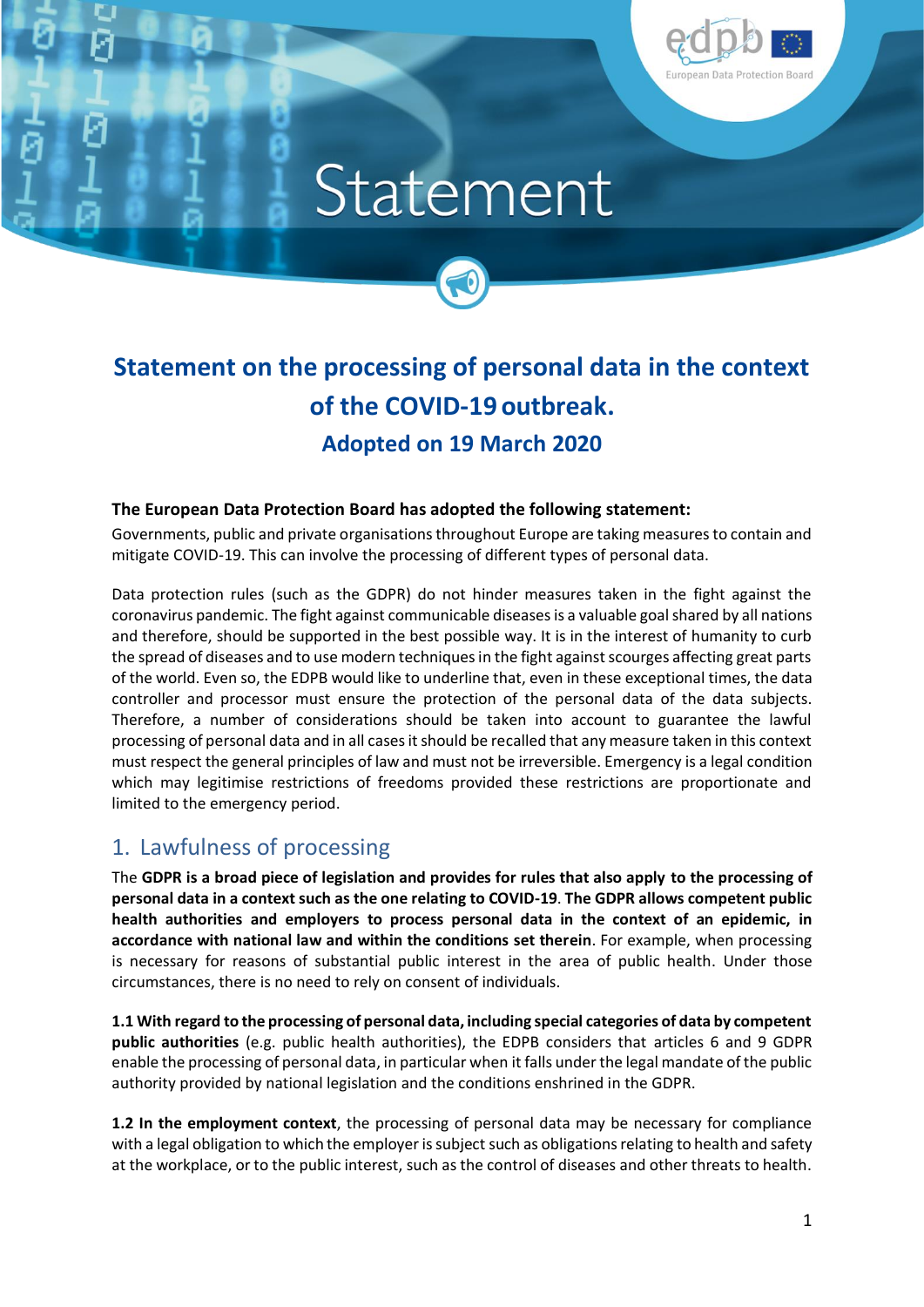The GDPR also foresees derogations to the prohibition of processing of certain special categories of personal data, such as health data, where it is necessary for reasons of substantial public interest in the area of public health (Art. 9.2.i), on the basis of Union or national law, or where there is the need to protect the vital interests of the data subject (Art.9.2.c), as recital 46 explicitly refers to the control of an epidemic.

**1.3 With regard to the processing of telecom data**, **such as location data**, national laws implementing the ePrivacy Directive must also be respected. In principle, location data can only be used by the operator when made anonymous or with the consent of individuals. However, Art. 15 of **the ePrivacy Directive enables Member States to introduce legislative measures to safeguard public security.** Such exceptional legislation is only possible **if it** constitutes a **necessary, appropriate and proportionate measure within a democratic society**. These measures must be in accordance with the Charter of Fundamental Rights and the European Convention for the Protection of Human Rights and Fundamental Freedoms. Moreover, it **is subject to the judicial control of the European Court of Justice and the European Court of Human Rights.** In case of an emergency situation, it should also be strictly limited to the duration of the emergency at hand.

## 2. Core principles relating to the processing of personal data

Personal data that is necessary to attain the objectives pursued should be processed for specified and explicit purposes.

In addition, data subjects should receive transparent information on the processing activities that are being carried out and their main features, including the retention period for collected data and the purposes of the processing. The information provided should be easily accessible and provided in clear and plain language.

It isimportant to adopt adequate security measures and confidentiality policies ensuring that personal data are not disclosed to unauthorised parties. Measures implemented to manage the current emergency and the underlying decision-making process should be appropriately documented.

## 3. Use of mobile location data

#### • **Can Member State governments use personal data related to individuals' mobile phones in their efforts to monitor, contain or mitigate the spread of COVID-19?**

In some Member States, governments envisage using mobile location data as a possible way to monitor, contain or mitigate the spread of COVID-19. This would imply, for instance, the possibility to geolocate individuals or to send public health messages to individuals in a specific area by phone or text message. **Public authorities should first seek to process location data in an anonymous way (ie. processing data aggregated in a way that individuals cannot be re-identified), which could enable generating reports on the concentration of mobile devices at a certain location ("cartography").** 

Personal data protection rules do not apply to data which has been appropriately anonymised.

### **When it is not possible to only process anonymous data, the** ePrivacy Directive **enables Member States to introduce legislative measures to safeguard public security (**Art. 15)**.**

If measures allowing for the processing of non-anonymised location data are introduced, a Member State is obliged to put in place **adequate safeguards**, such as providing individuals of electronic communication services the **right to a judicial remedy**.